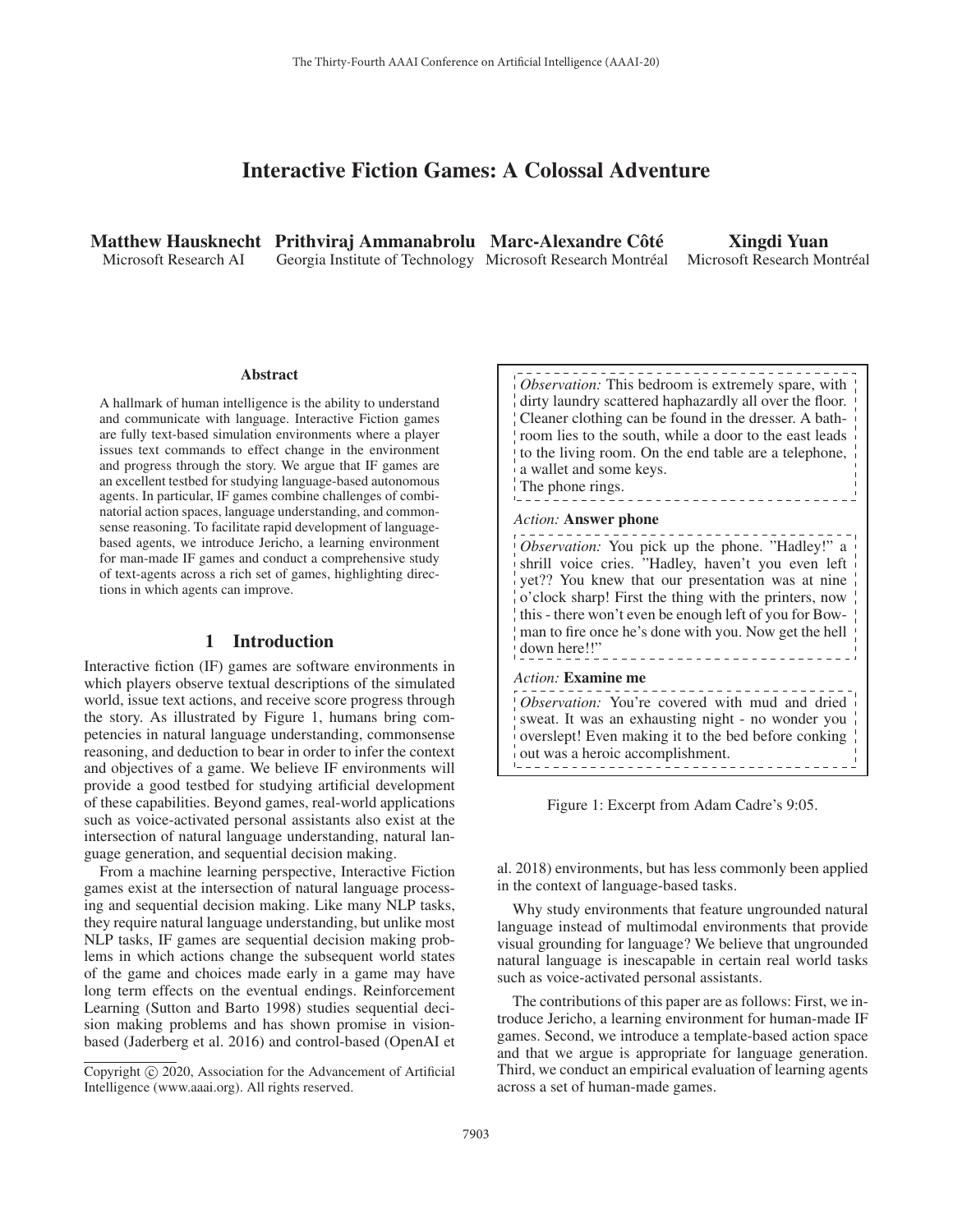## 2 Research Challenges

From the perspective of reinforcement learning, IF games can be modeled as partially observable Markov decision processes (POMDPs) defined by  $(S, T, A, O, R)$ . Observations  $o \in O$  correspond to the game's text responses, while latent states  $s \in S$  correspond to player and item locations, inventory contents, monsters, etc. Text-based actions  $a \in A$ change the game state according to an latent transition function  $T(s'|s, a)$ , and the agent receives rewards r from an unknown reward function  $R(s, a)$ . To succeed in these environments, agents must generate natural language actions, reason about entities and affordances, and represent their knowledge about the game world. We present these challenges in greater detail:

Combinatorial Action Space Reinforcement learning has studied agents that operate in discrete or continuous action space environments. However, IF games require the agent to operate in the combinatorial action space of natural language. Combinatorial spaces pose extremely difficult exploration problems for existing agents. For example, an agent generating a four-word sentence from a modest vocabulary of size 700, is effectively exploring a space of  $|700^4| = 240$  billion possible actions. Further complicating, this challenge is the fact that natural language commands are interpreted by the game's parser - which recognizes a gamespecific subset of possible commands. For example, out of the 240 billion possible actions there may be only ten *valid actions* at each step - actions that are both recognized by the game's parser and generate a change in world state.

As discussed in Section 4.1, we propose the use of a template-based action space in which the agent first chooses from a template of the form *put OBJ in OBJ* and then fills in the blanks using the vocabulary. A typical game may have around 200 templates each with up to two blanks - yielding an action space  $|200 * 700^2| = 98$  million, three orders of magnitude smaller than the naive space but six orders of magnitude greater than most discrete RL environments.

Commonsense Reasoning Due to the lack of graphics, IF games rely on the player's commonsense knowledge as a prior for how to interact with the game world. For example, a human player encountering a locked chest intuitively understands that the chest needs to be unlocked with some type of key, and once unlocked, the chest can be opened and will probably contain useful items. They may make a mental note to return to the chest if a key is found in the future. They may even mark the location of the chest on a map to easily find their way back.

These inferences are possible for humans who have years of embodied experience interacting with chests, cabinets, safes, and all variety of objects. Artificial agents lack the commonsense knowledge gained through years of grounded language acquisition and have no reason to prefer opening a chest to eating it. Also known as *affordance extraction* (Gibson 1977; Fulda et al. 2017), the problem of choosing which actions or verbs to pair with a particular noun is central to IF game playing. However, the problem of commonsense reasoning extends much further than affordance extraction: Games require planning which items to carry in a limited inventory space, strategically deciding whether to fight or

flee from a monster, and spatial reasoning such as stacking garbage cans against the wall of a building to access a second-floor window.

Knowledge Representation IF games span many distinct locations, each with unique descriptions, objects, and characters. Players move between locations by issuing navigational commands like *go west*. Due to the large number of locations in many games, humans often create maps to navigate efficiently and avoid getting lost. This gives rise to the Textual-SLAM problem, a textual variant of Simultaneous localization and mapping (SLAM) (Thrun, Burgard, and Fox 2005) problem of constructing a map while navigating a new environment. In particular, because connectivity between locations is not necessarily Euclidean, agents need to be able to detect when a navigational action has succeeded or failed and whether the location reached was previously seen or new. Beyond location connectivity, it's also helpful to keep track of the objects present at each location, with the understanding that objects can be nested inside of other objects, such as food in a refrigerator or a sword in a chest.

#### 3 Related Work

In contrast to the *parser-based games* studied in this paper, *choice-based games* provide a list of possible actions at each step, so learning agents must only choose between the candidates. The DRRN algorithm for choice-based games (He et al. 2016; Zelinka 2018) estimates Q-Values for a particular action from a particular state. This network is evaluated once for each possible action, and the action with the maximum Q-Value is selected. While this approach is effective for choice-based games which have only a handful of candidate actions at each step, it is difficult to scale to parserbased games where the action space is vastly larger.

In terms of *parser-based games*, such as the ones examined in this paper, several approaches have been investigated: LSTM-DQN (Narasimhan, Kulkarni, and Barzilay 2015), considers *verb-noun* actions up to two-words in length. Separate Q-Value estimates are produced for each possible verb and object, and the action consists of pairing the maximally valued verb combined with the maximally valued object. LSTM-DQN was demonstrated to work on two small-scale domains, but human-made games, such as those studied in this paper, represent a significant increase in both complexity and vocabulary.

Another approach to affordance extraction (Fulda et al. 2017) identified a vector in word2vec (Mikolov et al. 2013) space that encodes affordant behavior. When applied to the noun *sword*, this vector produces affordant verbs such as *vanquish*, *impale*, *duel*, and *battle*. The authors use this method to prioritize verbs for a Q-Learning agent to pair with in-game objects.

An alternative strategy has been to reduce the combinatorial action space of parser-based games into a discrete space containing the minimum set of actions required to finish the game. This approach requires a walkthrough or expert demonstration in order to define the space of minimal actions, which limits its applicability to new and unseen games. Following this approach, (Zahavy et al. 2018) employ this strategy with their action-elimination network, a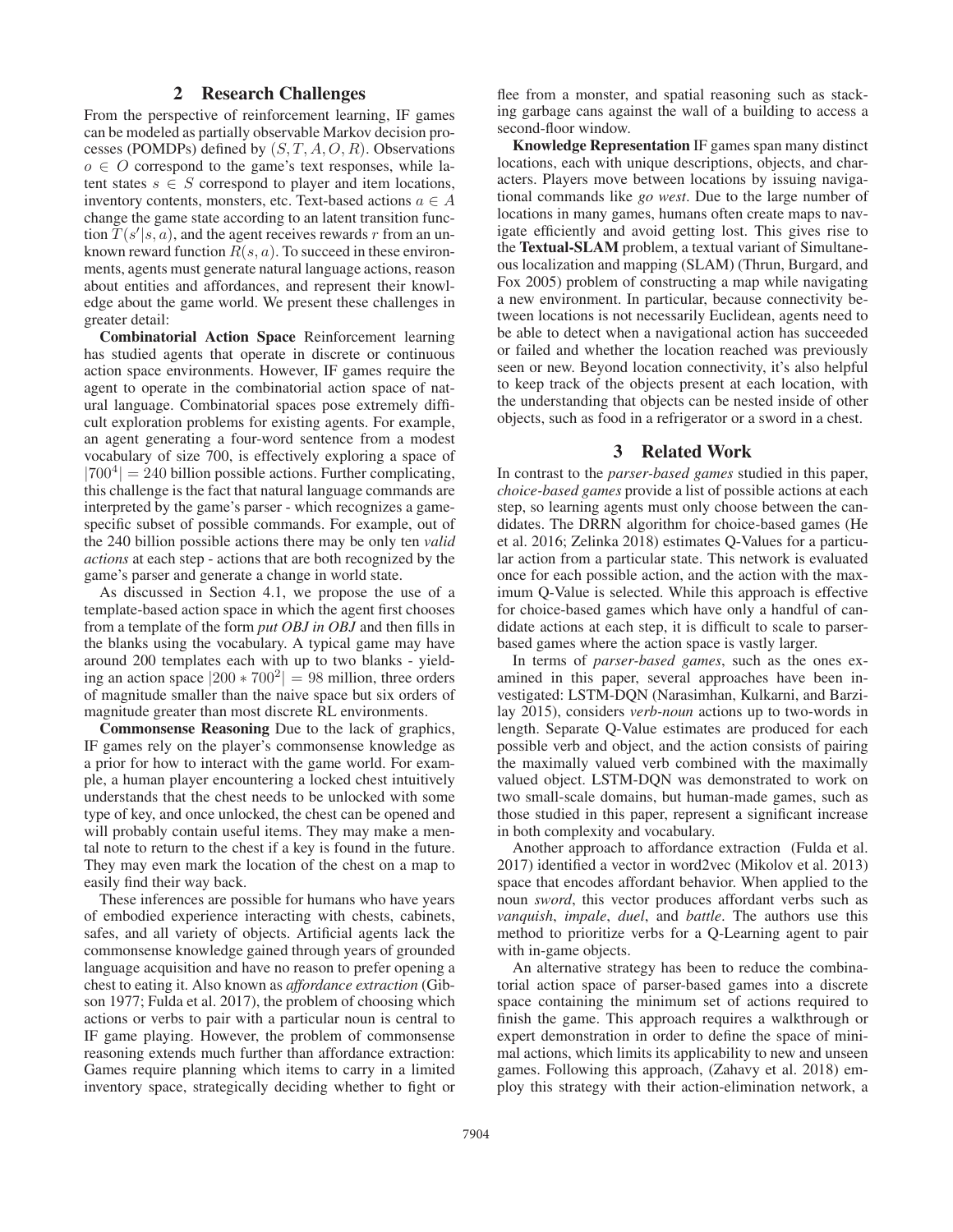classifier that predicts which predefined actions will not effect any world change or be recognized by the parser. Masking these invalid actions, the learning agent subsequently evaluates the set of remaining valid actions and picks the one with the highest predicted Q-Value.

The TextWorld framework (Côté et al. 2018) supports procedural generation of parser-based IF games, allowing complexity and content of the generated games to be scaled to the difficulty needed for research. TextWorld domains have already proven suitable for reinforcement learning agents (Yuan et al. 2018) which were shown to be capable of learning on a set of environments and then generalizing to unseen ones at test time. Recently, Yuan et al. (2019) propose QAit, a set of question answering tasks based on games generated using TextWorld. QAit focuses on helping agents to learn procedural knowledge in an informationseeking fashion, it also introduces the practice of generating unlimited training games on the fly. With the ability to scale the difficulty of domains, TextWorld may be key to creating a curriculum of learning tasks and helping agents scale to human-made games.

Ammanabrolu and Riedl (2019a) present the Knowledge Graph DQN or KG-DQN, an approach where a knowledge graph built during exploration is used as a state representation for a deep reinforcement learning based agent. They also use question-answering techniques—asking the question of what action best next to take—to pretrain a deep Qnetwork. These techniques are then shown to aid in overcoming the twin challenges of a partially observable state space and a combinatorial action space. Ammanabrolu and Riedl (2019b) further expand on this work, exploring methods of transferring control policies in text-games, using knowledge graphs to seed an agent with useful commonsense knowledge and transfer knowledge between different games within a domain. They show that training on a source game and transferring to target game within the same genre—e.g. horror or slice of life—is more effective and efficient than training from scratch on the target game.

Finally, although not a sequential decision making problem, Light (Urbanek et al. 2019) is a crowdsourced dataset of text-adventure game dialogues. The authors demonstrate that supervised training of transformer-based models have the ability to generate contextually relevant dialog, actions, and emotes.

### 4 Jericho Environment

Jericho is an open-source<sup>1</sup> Python-based IF environment, which provides an OpenAI-Gym-like interface (Brockman et al. 2016) for learning agents to connect with IF games.

## 4.1 Template-Based Action Generation

Template-based action generation involves first selecting a template, then choosing words to fill in the blanks in that template. The set of game-specific templates are identified by decompiling a game to extract the possible subroutines – each template corresponds to a different subroutine. Templates contain a maximum of two blanks to

be filled. Additionally, game-specific vocabulary is also extracted and provides a list of all words recognized by the game's parser. Combining templates with vocabulary yields a game-specific action space, which is far more tractable than operating in the pure vocabulary space.

## 4.2 World Object Tree

The world object tree is a semi-interpretable representation of game state that IF games use internally to codify the relationship between the objects and locations that populate the game world. Each object in the tree has a *parent*, *child*, and *sibling*. These relationships between objects are used to encode presence: a location contains children objects that correspond to the items present at that location. Similarly, there is an object corresponding to the player, whose parent is the player's location and whose children are the objects in the player's inventory.

Jericho's ability to extract world-object-trees forms the basis for world-change-detection (described in the next subsection) and ground-truth object detection. Ground truth object detection searches the object tree for all non-player objects present at the current location, thus sidestepping the challenge of identifying interactive objects from a location's description.

## 4.3 World Change Detection

Jericho has the ability to best-guess detect whether an action changed the world state of the game. Using this facility, it's possible to identify the valid actions from a state by performing a search over template-based actions and excluding any actions that don't change the world state. We demonstrate the feasibility of valid action detection by training a choicebased learner, DRRN (Section 5.2). World change detection is based on identifying changes to the world-object tree<sup>2</sup> and can fail to detect valid actions whose effects alter only global variables instead of the object tree. In practice, these failures are rare.

#### 4.4 Supported Games

For supported games, Jericho is able to detect game score, move count, and world change. Jericho supports a set of fifty-six human-made IF games that cover a variety of genres: dungeon crawl, Sci-Fi, mystery, comedy, and horror. Games were selected from classic Infocom titles such as *Zork* and *Hitchhiker's Guide to the Galaxy*, as well as newer, community-created titles like *Anchorhead* and *Afflicted*. All supported games use a point-based scoring system, which serves as the agent's reward.

Unsupported games may be played through Jericho, without the support of score detection, move counts, or worldchange detection. There exists a large collection of over a thousand unsupported games  $3$ , which may be useful for unsupervised pretraining or intrinsic motivation.

<sup>&</sup>lt;sup>1</sup>Jericho is available at https://github.com/microsoft/jericho.

<sup>&</sup>lt;sup>2</sup> Game trees are standardized representations for all Z-Machine games. To learn more see https://inform-fiction.org/zmachine/ standards/z1point1/index.html

<sup>3</sup> https://github.com/BYU-PCCL/z-machine-games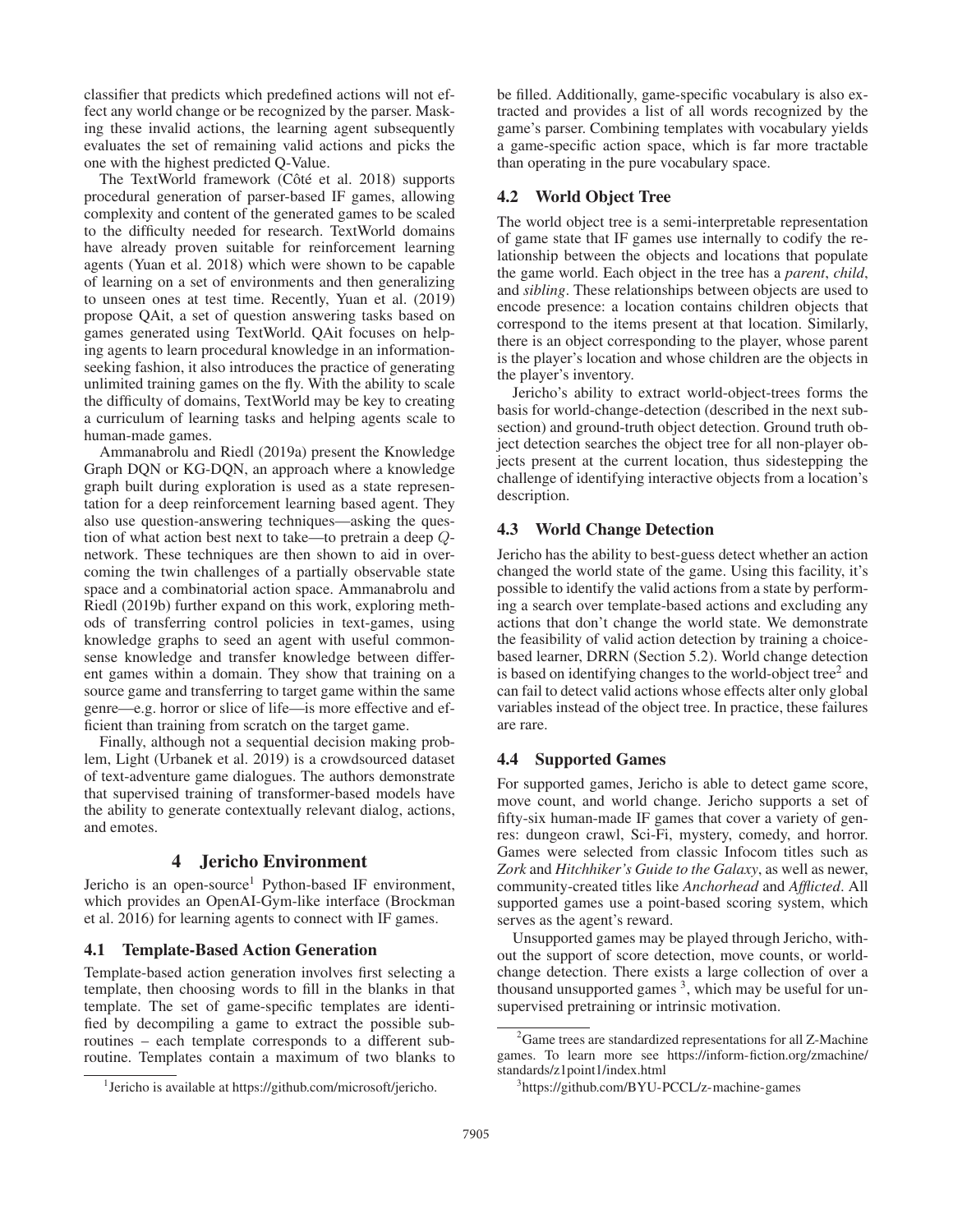#### 4.5 Identifying Valid Actions

*Valid actions* are actions recognized by the game's parser that cause changes in the game state. When playing new games, identifying valid actions is one of the primary difficulties encountered by humans and agents alike. Jericho identifies valid actions using the following procedure:

| <b>Algorithm 1</b> Procedure for Identifying Valid Actions                        |
|-----------------------------------------------------------------------------------|
| 1: $\mathcal{E}$ ← Jericho environment                                            |
| 2: $\mathcal{T} \leftarrow$ Set of action templates                               |
| 3: $o \leftarrow$ Textual observation                                             |
| 4: $\mathcal{P} \leftarrow \{p_1 \dots p_n\}$ Interactive objects identified with |
| noun-phrase extraction or world object tree.                                      |
| 5: $Y \leftarrow \emptyset$ List of valid actions                                 |
| 6: $s \leftarrow \mathcal{E}.save()$ – Save current game state                    |
| 7: for template $u \in \mathcal{T}$ do                                            |
| <b>for</b> all combinations $p_1, p_2 \in \mathcal{P}$ <b>do</b><br>8:            |
| Action $a \leftarrow u \Leftarrow p_1, p_2$<br>9:                                 |
| if $\mathcal{E}$ world_changed( $\mathcal{E}.step(a)$ ) then<br>10:               |
| $Y \leftarrow Y \cup a$<br>11:                                                    |
| $\mathcal{E}.load(s)$ – Restore saved game state<br>12:                           |
| return $Y$                                                                        |

### 4.6 Handicaps

To ease the difficulty of IF games, Jericho has the option of the following handicaps:

- *Inputs*: Addition of a location description, player's inventory, and game score.
- *Outputs*: Game-specific templates  $T$  and vocabulary  $V$ .
- *World Objects*: Use of world object tree for identifying interactive objects or player's current location.
- *Valid Actions*: Use of world-changed-detection to identify valid actions.

For reproducibilty, we report the handicaps used by all algorithms in the next section and encourage future work to do the same.

### 5 Algorithms

IF game playing has been approached from the perspective single-game agents that are trained and evaluated on the same game and general game playing agents which are trained and evaluated on different sets of games. In this section we present three agents: a choice-based single-game agent (DRRN), a parser-based single-game agent (TDQN), and a parser-based general-game agent (NAIL).

### 5.1 Common Input Representation

The input encoder  $\phi_0$  converts observations into vectors using the following process: Text observations are tokenized by a SentencePiece model (Kudo and Richardson 2018) using an 8000-large vocab trained on strings extracted from http://www.allthingsjacq.com/index.html sessions of humans playing a variety of different IF games. Tokenized observations are processed by separate GRU encoders for



Figure 2: DRRN architecture estimates a joint Q-Value  $Q(o, a)$  over the observation o and an action a. The observation encoder  $\phi_o$  uses separate GRUs to process the narrative text  $o_{nar}$ , the players inventory  $o_{inv}$ , and the location description  $o_{desc}$  into a vector  $\nu_o$ . DRRN uses a separate  $GRU_a$  for processing action text into a vector  $\nu_a$ . The action-scorer  $\phi_a$  concatenates the input and action vectors and outputs a scalar Q-Value.

the narrative (i.e., the game's response to last action), description of current location, contents of inventory, and previous text command. The outputs of these encoders are concatenated into a vector  $\nu$ <sub>o</sub>. DRRN and Template-DQN build on this common input representation.

#### 5.2 DRRN

The Deep Reinforcement Relevance Network (DRRN) (He et al. 2016) is an algorithm for *choice-based* games that present a set of valid actions  $A_{valid}(s)$  at every game state s. We re-implement DRRN using a GRU  $\phi_{act}(a)$  to encode each valid action into a vector  $\nu_a$ , which is concatenated with the encoded observation vector  $\nu$ <sub>o</sub>. Using this combined vector, DRRN then computes a Q-Value  $Q(o, a)$ estimating the total discounted reward expected if action a is taken and  $\pi_{DRRN}$  is followed thereafter. This procedure is repeated for each valid action  $a_i \in A_{valid}(s)$ . Action selection is performed by sampling from a softmax distribution over  $Q(o, a_i)$ . The network is updated by sampling a minibatch of transitions  $(o, a, r, o', A_{valid}(s')) \sim \mathcal{D}$ from the prioritized replay memory (Schaul et al. 2016) and minimizing the temporal difference error  $\delta = r + \gamma *$  $\max_{a} Q(o', a') - Q(o, a)$ . From an optimization perspective, rather than performing a separate forward pass for each valid action, we batch valid-actions and perform a single forward pass computing Q-Values for all valid actions.

In order to make DRRN applicable to parser-based IF games, it's necessary to identify the list of valid actions available at each step. This is accomplished through a search over template-based actions, pruned by Jericho's world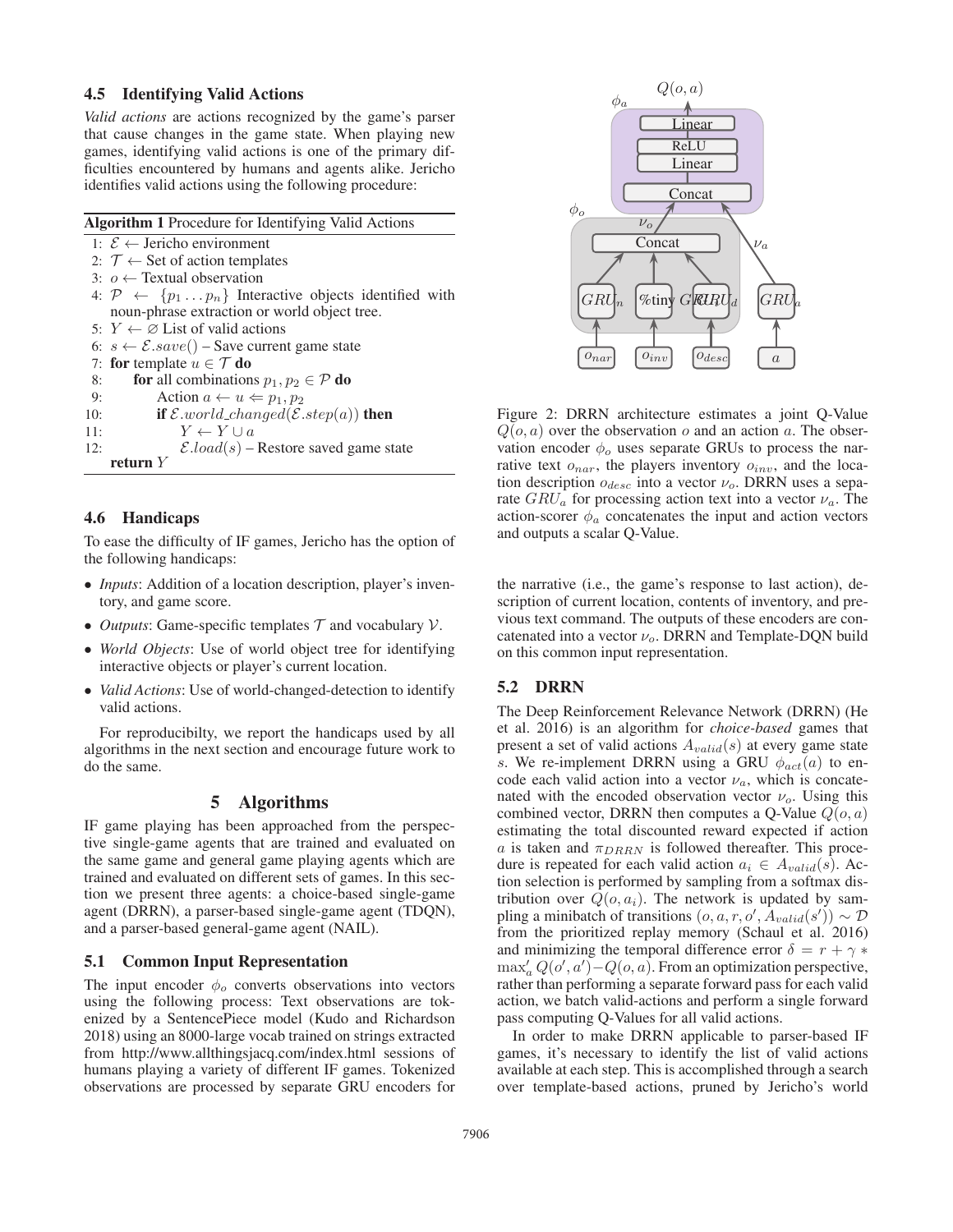

Figure 3: Template-DQN estimates Q-Values  $Q(o, u)$  for all templates  $u \in \mathcal{T}$  and  $Q(o, p)$  for all vocabulary  $p \in \mathcal{V}$ . Similar to DRRN, separate GRUs are used to encode each component of the observation, including the text of the previous action  $a_{t-1}$ .

change detection (Algorithm 1). This handicap bypasses language generation, one of the challenges of IF games.

### 5.3 Template-DQN

LSTM-DQN (Narasimhan, Kulkarni, and Barzilay 2015) is an agent for *parser-based* games that handles the combinatorial action space by generating *verb-object* actions using a set possible verbs and possible objects. Specifically, LSTM-DQN uses two output layers to estimate Q-Values over possible verbs and objects. Actions are selected by pairing the maximally valued verb with the maximally valued noun.

Template-DQN (TDQN) extends LSTM-DQN by incorporating template-based action generation (Section 4.1). This is accomplished using three output heads: one for estimating Q-Values over templates  $Q(o, u); u \in \mathcal{T}$  and two for estimating Q-Values  $Q(o, p_1), Q(o, p_2); p \in V$  to fill in the blanks of the template using vocabulary.

The largest action space considered in the original LSTM-DQN paper was 222 actions (6 verbs and 22 objects). In contrast, *Zork1* has 237 templates with a 697 word vocabulary, yielding an action space of 115 million. Computationally, this space is too large to naively explore as the vast majority of actions will be un-grammatical or contextually irrelevant. To help guide the agent towards valid actions, we introduce a supervised binary-cross entropy loss based on the valid actions in the current state. Valid actions are identified using the same procedure as in DRRN. This loss is mixed with the standard temporal difference error during each update.

We further optimize by decoding large batches of actions with each forward pass over the network and executing them sequentially until a valid action is found. When decoding actions that are often invalid, this provides a considerable speedup compared to performing an separate forward pass for each action.

## 5.4 NAIL

NAIL (Hausknecht et al. 2019) is the state-of-the-art agent for general interactive fiction game playing (Atkinson et al. 2018). Rather than being trained and evaluated on a single game, NAIL is designed to play unseen IF games and accumulate as much score as possible in a single episode. Operating without the handicaps outlined in Section 4.6, NAIL employs a set of manually-created heuristics to build a map of objects and locations, reason about which actions were valid or invalid, and uses a web-based language model to decide how to interact with novel objects. We include NAIL's performance on the same set of games in order to highlight the difference between general and single-game playing agents, and to provide a reference scores for future work in general IF game playing.

## 6 Experiments

We evaluate the agents across a set of thirty-two Jerichosupported games with the aims of 1) showing the feasibility of reinforcement learning on a variety of different IF games, 2) creating a reproducible benchmark for future work, 3) investigating the difference between choice-based and template-based action spaces, and 4) comparing performance of general IF game playing agents (NAIL), singlegame agents (DRRN and TDQN), and a random agent (RAND) which uniformly sample commands from a set of canonical actions: {*north, south, east, west, up, down, look, inventory, take all, drop, yes*}.

Results in Table 1, supported by learning curves in Figure 4 show that reinforcement learning is a viable approach for optimizing IF game playing agents across many different types of games. Experimentally, TDQN and DRRN agents are trained and evaluated on each game individually, but their hyperparameters are fixed across the different games.

In order to quantify overall progress towards story completion, we normalize agent score by maximum possible game score averaged across all games. The resulting progress scores are as follows: RANDOM 1.8%, NAIL 4.9%, TDQN  $6.1\%$ , and DRRN  $1.7\%$  completion.

Comparing the different agents, the random agent shows that more than simple navigation and take actions are needed to succeed at the vast majority of games. Comparing DRRN to TDQN highlights the utility of choice-based game playing agents who need only estimate Q-Values over pre-identified valid-actions. In contrast, TDQN needs to estimate Q-Values over the full space of templates and vocabulary words. As a result, we observed that TDQN was more prone to overestimating Q-Values due to the Q-Learning update computing a max over a much larger number of possible actions.

Comparing the general game playing NAIL agent to single-game agents: the NAIL agent performs surprisingly well considering it uses no handicaps, no training period, and plays the game for only a single episode. It should be noted that the NAIL agent was developed on many of the same games used in this evaluation. The fact that the reinforcement learning agents outperform NAIL serves to highlight the difficulty of engineering an IF agent as well as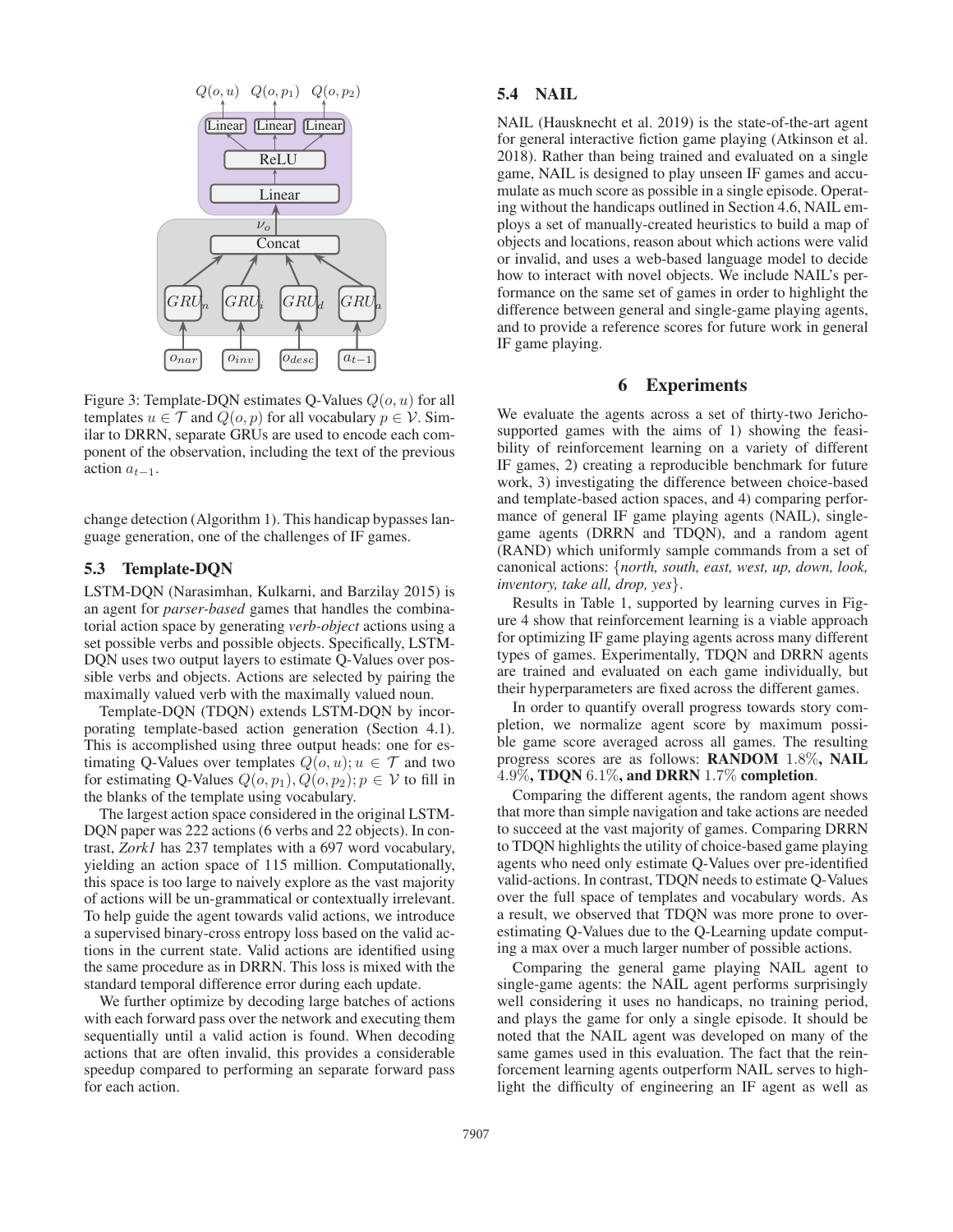the promise of learning policies from data rather than handcoding heuristics.

Broadly, all algorithms have a long way to go before they are solving games of even average difficulty. Five games prove too challenging for any agents to get a nonzero reward. Games like *Anchorhead* are highly complex and others pose difficult exploration problems like *9:05* which features only a single terminal reward indicating success or failure at the end of the episode.

Additional experiment details and hyperparameters are located in the supplementary material.

| Game          | $ \mathcal{T} $ | $ \mathcal{V} $ | <b>RAND</b>    | NAIL           | TDQN           | <b>DRRN</b>    |
|---------------|-----------------|-----------------|----------------|----------------|----------------|----------------|
| 905           | 82              | 296             | $\overline{0}$ | $\mathbf{0}$   | $\overline{0}$ | $\overline{0}$ |
| acorncourt    | 151             | 343             | $\overline{0}$ | $\overline{0}$ | .05            | .33            |
| anchor        | 260             | 2257            | $\theta$       | $\theta$       | $\theta$       | $\overline{0}$ |
| advent        | 189             | 786             | $\cdot$        | $\cdot$        | $\cdot$        | $\cdot$ 1      |
| adventureland | 156             | 398             | $\overline{0}$ | $\overline{0}$ | $\theta$       | .21            |
| afflicted     | 146             | 762             | $\overline{0}$ | $\overline{0}$ | .02            | .03            |
| awaken        | 159             | 505             | $\overline{0}$ | $\theta$       | $\theta$       | $\overline{0}$ |
| balances      | 156             | 452             | $\overline{0}$ | $\cdot$        | .09            | $\cdot$        |
| deephome      | 173             | 760             | $\theta$       | .04            | $\theta$       | $\theta$       |
| detective     | 197             | 344             | .32            | .38            | .47            | .55            |
| dragon        | 177             | 1049            | $\overline{0}$ | .02            | $-.21$         | $-14$          |
| enchanter     | 290             | 722             | $\overline{0}$ | $\overline{0}$ | .02            | .05            |
| gold          | 200             | 728             | $\overline{0}$ | .03            | .04            | $\overline{0}$ |
| inhumane      | 141             | 409             | $\overline{0}$ | $\overline{0}$ | $\overline{0}$ | $\overline{0}$ |
| jewel         | 161             | 657             | $\overline{0}$ | .02            | $\overline{0}$ | .02            |
| karn          | 178             | 615             | $\overline{0}$ | .01            | $\theta$       | .01            |
| library       | 173             | 510             | $\theta$       | .03            | .21            | .57            |
| ludicorp      | 187             | 503             | .09            | .06            | .04            | .09            |
| moonlit       | 166             | 669             | $\overline{0}$ | $\theta$       | $\theta$       | $\overline{0}$ |
| omniquest     | 207             | 460             | $\theta$       | .11            | .34            | $\cdot$        |
| pentari       | 155             | 472             | $\overline{0}$ | $\overline{0}$ | .25            | .39            |
| reverb        | 183             | 526             | $\overline{0}$ | $\overline{0}$ | .01            | .16            |
| snacktime     | 201             | 468             | $\theta$       | $\theta$       | .19            | $\overline{0}$ |
| sorcerer      | 288             | 1013            | .01            | .01            | .01            | .05            |
| spellbrkr     | 333             | 844             | .04            | .07            | .03            | .06            |
| spirit        | 169             | 1112            | .01            | $\theta$       | $\theta$       | $\theta$       |
| temple        | 175             | 622             | $\overline{0}$ | .21            | .23            | .21            |
| tryst205      | 197             | 871             | $\overline{0}$ | .01            | $\overline{0}$ | .03            |
| yomomma       | 141             | 619             | $\overline{0}$ | $\overline{0}$ | $\overline{0}$ | .01            |
| zenon         | 149             | 401             | $\theta$       | $\theta$       | $\theta$       | $\overline{0}$ |
| zork1         | 237             | 697             | $\overline{0}$ | .03            | .03            | .09            |
| zork3         | 214             | 564             | .03            | .26            | $\theta$       | .07            |
| ztuu          | 186             | 607             | $\overline{0}$ | $\overline{0}$ | .05            | .22            |

Table 1: Normalized scores for Jericho-supported games. Results are averaged over the last hundred episodes of training and across five independent training runs (i.e., with different seeds for initializing the environment and agent sampling process) conducted for each algorithm.

## 7 Notable Games

Jericho supports a vast array of games, covering a diverse set of structures and genres. These games provide us with different challenges from the perspective of reinforcement learning based agents. In this section, we highlight some specific challenges posed by Jericho supported games and provide notable examples for each of the types of challenges in addition to examples of games that the two types of deep reinforcement learning agents do well on. Learning curves for some of these examples using DRRN and TDQN are presented (Figure 4), underscoring the difficulties current rein-

forcement learning agents have in solving these games and showcasing effective training paradigms for different games.

#### 7.1 Sanity Checks

The first set of games are essentially sanity checks, i.e. they are games that can be solved relatively well by existing agents. These games thus fall on the lower end on the difficulty spectrum and serve as good initial testbeds for developing new agents.

*Detective* in particular is one of the easier games, and with existing agents such as the random agent and NAIL being able to solve the majority of the game. The relatively good performance of the random agent is likely due to the game mostly requiring only navigational actions in order to accumulate score. On this game, TDQN has comparable performance to DRRN. *Acorncourt* also serves as a sanity check, albeit a more difficult one—with the DRRN outperforming all other agents. This game requires a higher proportion of higher complexity actions, which make generation—such as in the case of TDQN—more difficult. *Omniquest* is an example of a dungeon-crawler style game where TDQN outperforms the rest of the agents. In this game, due to there being a relatively smaller number of valid templates as compared to valid actions—i.e. many valid actions come from the same template—the TDQN has an effective search space that is smaller than the DRRN.

#### 7.2 Varying Rewards

Most IF games provide you with positive scores in varying increments as you achieve objectives and negative scores for failing them. This reward structure is similar to most games in general and gives the player an indication of relative progress within the game. Some games such as *Deephome* and *Adventure*, however, provide relatively unintuitive scoring functions that can prove to be a challenge for reinforcement learning agents.

*Deephome* gives you an additional point of score for each new room that you visit in addition to rewards for achieving game objectives. This encourages exploration but could also prove tricky for an agent as it may not be necessary to finish the game. In *Adventure*, you start with a score of 36, and as the game progresses you are first given mostly negative scores followed by positive scores until you finish the game. As seen in Figure 4, this gives a reinforcement learning agent no indication that it is progressing in the short term.

### 7.3 Moonshots

Here we highlight some of the most difficult games in Jericho, current agents are quite far from being able to solve them. *Zork1* is one of the original IF games and heavily influences later games using this medium. The game can best be described as a dungeon-crawler in which a player must make their way through a large dungeon, collecting treasures and fighting monsters along the way. The collection of these treasures forms the basis of *Zork1's* scoring system, although some score is rewarded at intermediate steps to aid in finding the treasures. Being a dungeon-crawler, *Zork1* features branching game path in terms of reward collection as well as stochasticity. The game can be completed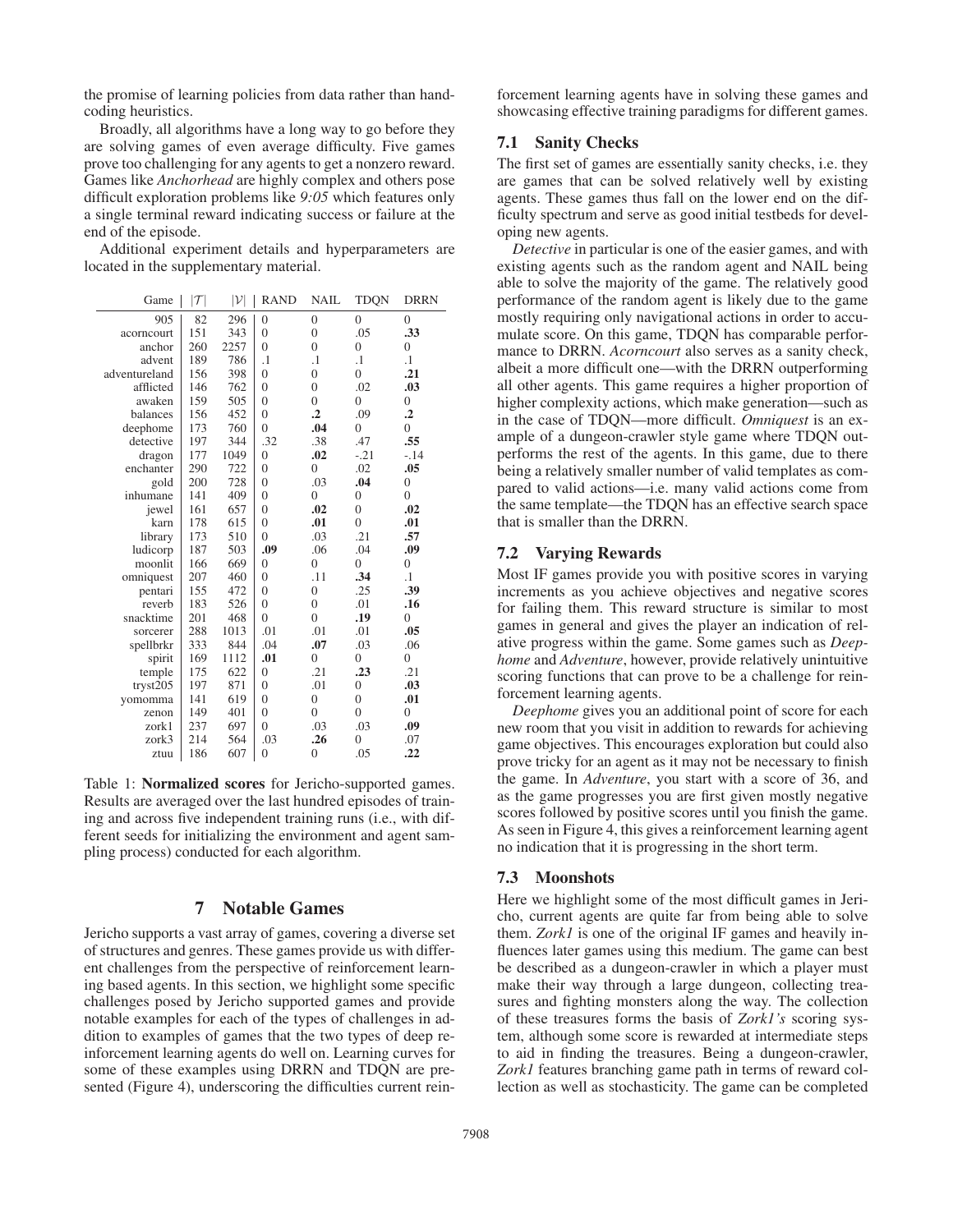

Figure 4: Episode score as a function of training steps for DRRN (top) and TDQN (bottom). Shaded regions denote standard deviation across five independent runs for each game. Additional learning curves in supplementary material.

in many different ways, often affected by the random movement of a thief and number of hits required to kill monsters. It is also interesting to note that NAIL and TDQN perform comparably on *Zork1*, with DRRN far outperforming them—indicating the difficulty of language generation in such a large state space. It has also been the subject of much prior work on IF game-playing agents (Zahavy et al. 2018; Yin and May 2019).

*Anchorhead* is a Lovecraftian horror game where the player must wade through a complex puzzle-based narrative. The game features very long term dependencies in piecing together the information required to solve its puzzles and is complex enough that it has been the subject of prior work on cognition in script learning and drama management (Giannatos et al. 2011). This complexity is further reflected in the size of the vocab and number of templates—it has the largest action space of any Jericho supported game. None of our agents are able to accumulate any score on this game.

Although *Anchorhead's* game structure is more sequential than *Zork1*, it also contains a more sparse reward—often giving you a positive score only after the completion of a puzzle. It is also stochastic, with the exact solution depending on the random seed supplied when the game is started.

#### 8 Future Work

Unsupervised learning: DRRN and TDQN agents were trained and evaluated on individual games. While this is sufficient for a proof-of-concept, it falls short of demonstrating truly general IF game playing. To this end, it's valuable to evaluate agents on a separate set of games which they have not been trained on. In the Jericho framework, we propose to use the set of Jericho supported games as a *test set* and the larger set of unsupported games<sup>4</sup> as the *training set*. In this

paradigm, it's necessary have a strong unsupervised learning component to guide the agent's exploration and learning since unsupported games do not provide rewards, and in fact many IF games do not have scores. We hypothesize that *surrogate reward functions*, like novelty-based rewards (Bellemare et al. 2016; Pathak et al. 2017), will be useful for discovering locations, successful interactions and objects.

Better Template-based Agents: There are several directions for creating better template-based agents by improving on the limitations of TDQN: When generating actions, TDQN assumes independence between templates and vocabulary words. To understand the problem with this assumption consider the templates "go \_" and "take \_" and the vocabulary words "north, apple". Independently, "take" and "north" may have the highest Q-Values together yield the invalid action "take north". Conditional generation of words based on the chosen template may go far to improve the quality of TDQN's actions.

Second, recent work on transformer-based neural architectures has yielded impressive gains in many NLP tasks (Devlin et al. 2018), including text-adventure game dialogues (Urbanek et al. 2019). We expect these advances may be applicable to human-made IF games, but will need to be adapted from a supervised training regime into reinforcement learning.

## 9 Conclusion

Interactive Fiction games are rich narrative adventures that challenge even skilled human players. In contrast to other video game environments like ALE (Machado et al. 2017), Vizdoom (Kempka et al. 2016), and Malmo (Johnson et al. 2016), IF games stress natural language understanding and commonsense reasoning, and feature combinatorial action spaces. To aid in the study of these environment, we introduce Jericho, an experimental platform with the key of feature of extracting game-specific action templates and vocabulary. Using these features, we proposed a novel templatebased action space which serves to reduce the complexity of full scale language generation. Using this space, we introduced the Template-DQN agent, which generates actions first by selecting a template then filling in the blanks with words from the vocabulary.

We evaluated Template-DQN as well as a choice-based agent DRRN and a general IF agent NAIL on a set of thirtytwo human-made IF games. Overall, DRRN outperformed the other agents with Template-DQN in second place. However, in many senses these agents represent very different training paradigms, sets of assumptions, and levels of handicap. Rather than comparing agents we aim to provide benchmark results for future work in these three categories of IF game playing. All in all, we believe Jericho can help the community propel research on language understanding agents and expect these environments can serve the community as benchmarks for years to come.

#### References

Ammanabrolu, P., and Riedl, M. O. 2019a. Playing text-adventure games with graph-based deep reinforcement

<sup>4</sup> https://github.com/BYU-PCCL/z-machine-games